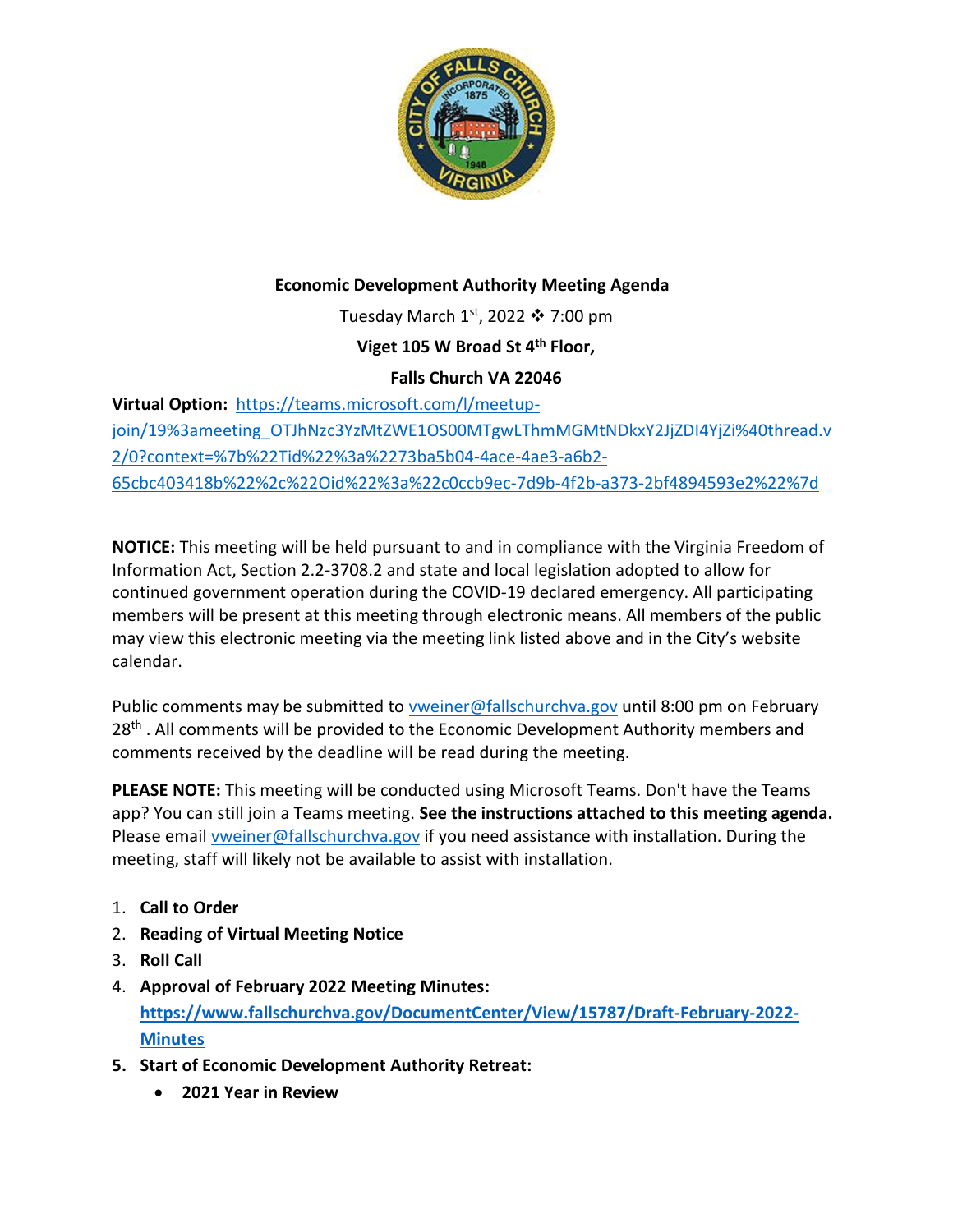

- **Prioritization Matrix for new and old projects**
- **EDA budget update**
- **EDA Bylaws: What are EDA's authorities and regulations?** 
	- **EDA By-Laws : <https://www.fallschurchva.gov/DocumentCenter/View/15789/EDA-By-Laws>**
	- **City Incentives Tax Abatement for Improved, Expanded, and New Office Buildings:**

**[https://www.fallschurchva.gov/DocumentCenter/View/15792/City-](https://www.fallschurchva.gov/DocumentCenter/View/15792/City-Incentives-Tax-Abatements-for-Improved-Expanded-and-New-Office-Buildings)[Incentives-Tax-Abatements-for-Improved-Expanded-and-New-Office-](https://www.fallschurchva.gov/DocumentCenter/View/15792/City-Incentives-Tax-Abatements-for-Improved-Expanded-and-New-Office-Buildings)[Buildings](https://www.fallschurchva.gov/DocumentCenter/View/15792/City-Incentives-Tax-Abatements-for-Improved-Expanded-and-New-Office-Buildings)**

- **Affordable housing/Virginia Village update**
- **How can EDA create its own revenue?** 
	- **Land Banking Policy: [https://www.fallschurchva.gov/DocumentCenter/View/15790/EDA-Land-](https://www.fallschurchva.gov/DocumentCenter/View/15790/EDA-Land-Banking-Program-Policy--Guidelines)[Banking-Program-Policy--Guidelines](https://www.fallschurchva.gov/DocumentCenter/View/15790/EDA-Land-Banking-Program-Policy--Guidelines)**
	- **Industrial Revenue Bonds:**
	- **<https://www.fallschurchva.gov/DocumentCenter/View/15793/IRB>**
- **EDA involvement in West End Project**
- **ARPA Project Overview/Discussion: [https://www.fallschurchva.gov/DocumentCenter/View/15788/New-Proposed-](https://www.fallschurchva.gov/DocumentCenter/View/15788/New-Proposed-ARPA-Submission-March-2022)[ARPA-Submission-March-2022](https://www.fallschurchva.gov/DocumentCenter/View/15788/New-Proposed-ARPA-Submission-March-2022)**
- **Other ways to Support Businesses in COVID using EDA funds**
- **Marketing**
- **6. Wrap-Up and Next Steps**
- **7. Adjournment**

Economic Development Authority Staff liaison: Valerie Weiner, 571-419-4651, [vweiner@fallschurchva.gov](mailto:vweiner@fallschurchva.gov)

## **Instructions for joining a Microsoft Teams meeting:**

[Click here to watch a video with instructions for joining a Teams meeting](https://www.microsoft.com/en-us/videoplayer/embed/RE3Oz24?pid=ocpVideo0-innerdiv-oneplayer&postJsllMsg=true&maskLevel=20&market=en-us)

Join a Teams meeting on a phone or tablet